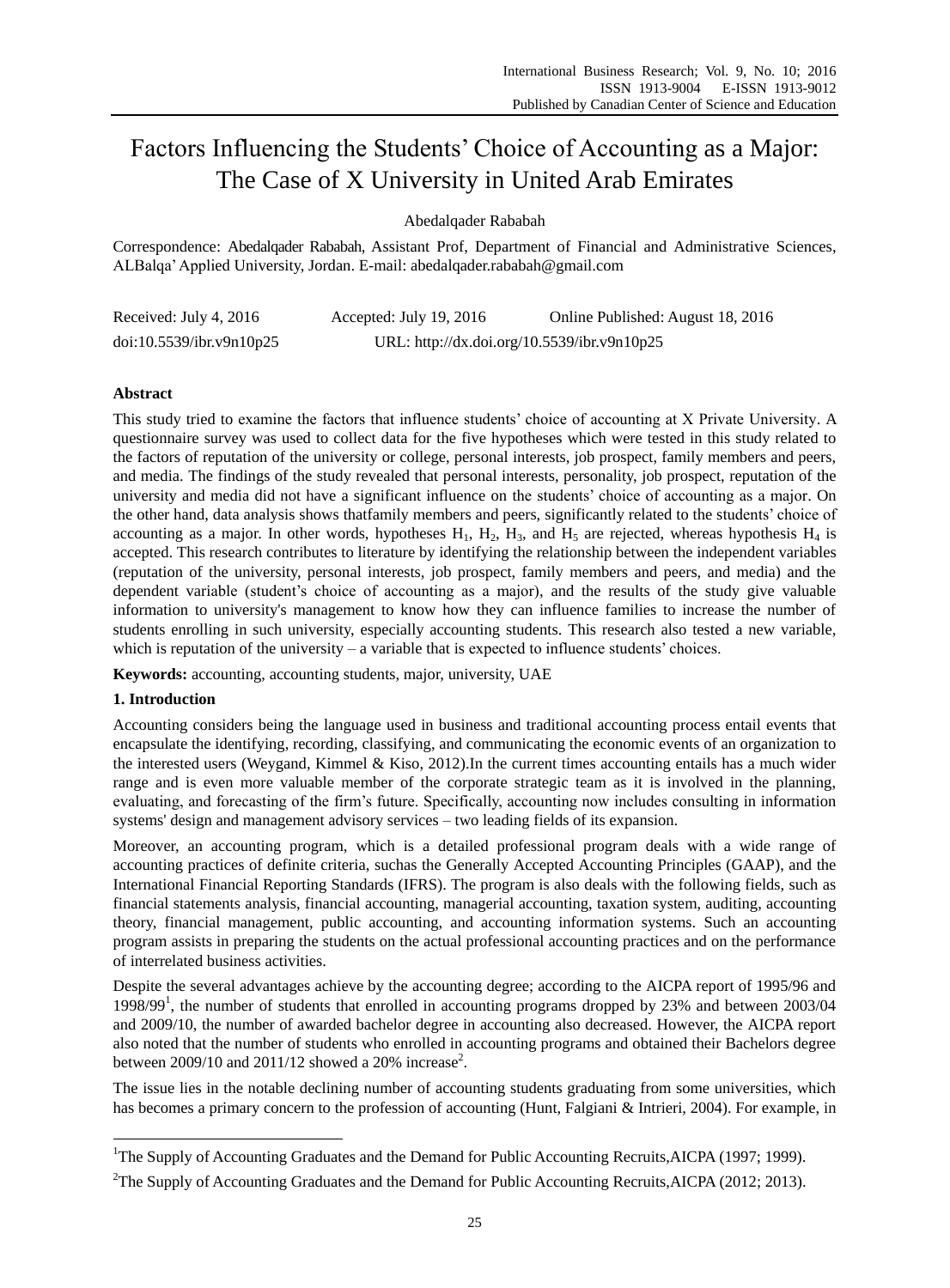the context of the U.S., this decline has been related to several factors, such as business environment changes, decrease in the level of salary, alternative attractive careers, and lack of awareness regarding the accounting profession (Albrecht & Sack, 2000).

In the context of X University, the university follows the procedure of separating male and female, but low number of accounting students has forced the university to mix them in same Class, and this will influence the competitive advantages at this university in UAE, which has a distinct culture. The accounting choice of students has a tendency to be equivalence to the rest of the professional courses, such as law, engineering, economics, and others. Despite the fact that several researchers have examined the factors that affect the career selection of students when it comes to accounting, there is a gap of studies relating to accounting dedicated to the U.A.E. This paper, as a result is an attempt to investigate the factors which influence the students' accounting choice at X University, which is a private university in UAE. UAE is a modern and rich country in the Arab world, and the citizens of it have high incomes and suitable works compared with most of other countries. UAE has a distinct culture and as expected, the factors which influence the students' choice of accounting will be different. Our aim is to determine the factors influencing the students' choice of accounting to help X and other universities to increase the number of accounting students. To our knowledge, this is the first study conducted about a university in UAE, which has a distinct environment and a distinct citizen's culture and habits and this may influence the relationship between the dependent and independent variables in UAE which is part of the developing countries.

## **2. Literature Review**

Several reasons have been contributed to the students' choice of accounting as their major in the institutions of higher education. For instance, students who are good in numbers and mathematics would be more prone to choose accounting as their major (Abu Shawarib, 2010). According to prior studies, factors including personal interests, gender, peer influence, family background, career opportunity and availability of jobs are some of the factors that affect the students' decision making in this matter. Moreover, the students' perceptions towards their major were studied by Rajabi (1994) and Strasser, Ozgur & Schroeder (2002) and they reported that the students generally decide on a major of study during their high school years according to the job market requirements. This explains why a significant proportion of students pick accounting as a major, but Walstrom et al. (2008) revealed that prospects in term of jobs and incomes are significant criteria for the selection of major.

In a related study, Leppel, Williams & Waldauer (2001) reported that gender, race, ability, financial stability requirement and parental occupation significantly affects the students' decisions while Didia & Hasnat (1998) and Bauer and Dahlquist (1999) stated that personality has a key role in the major selection. Similarly, in Worthington and Higgs (2004), the authors noted that the student choose their major according to their personality and personal interests. Add to this, students' characteristics may also have a role in determining their major. According to another study by Geiger and Ogilby (2000), the relationship between student perceptions of their first accounting course, their final grades and their instructors all play a role in choosing accounting as a major. Also, prior studies highlighted that family members and peers play a significant role in the student's choice (Hanson, 1994).

Additionally, Kenny et al. (2003) argued that peers persuasion assists students in their decision to study overseas or in their country, but this is only effective following the establishment of the intention of studying abroad. Along the same line, Pearson and Dellmann (1997) revealed that the role that siblings, friends, and the media play combined is less than the role of parents, whereas Dynan and Rouse (1997) stated that the influence of media and prior achievement contributes to the choice of the students' selection of major.

#### *2.1 Reputation of the University or Faculty Member*

A significant relationship was reported by Kaur and Leen (2006) between teaching reputation of faculty members and the choice of accounting as a major. In one hand, Kim et al. (2002) carried out a study on business major covering accounting, finance, general business, management, marketing, management information system and double major. They demonstrated that the primary reasons for major selection were interest in a career, good job opportunities, good fit with abilities, and tendency towards running a business, and projected earnings in the related career. On the other hand, the least selected reasons for major selection included reputation of university major, perceived quality of instructions, parents' influence, and the level and type of promotional information concerning the major and peer influence. On a similar note, Sharifah and Tinggi (2013) called for future studies to investigate the relationship between the university/college reputation and the decision to accept accounting as a major.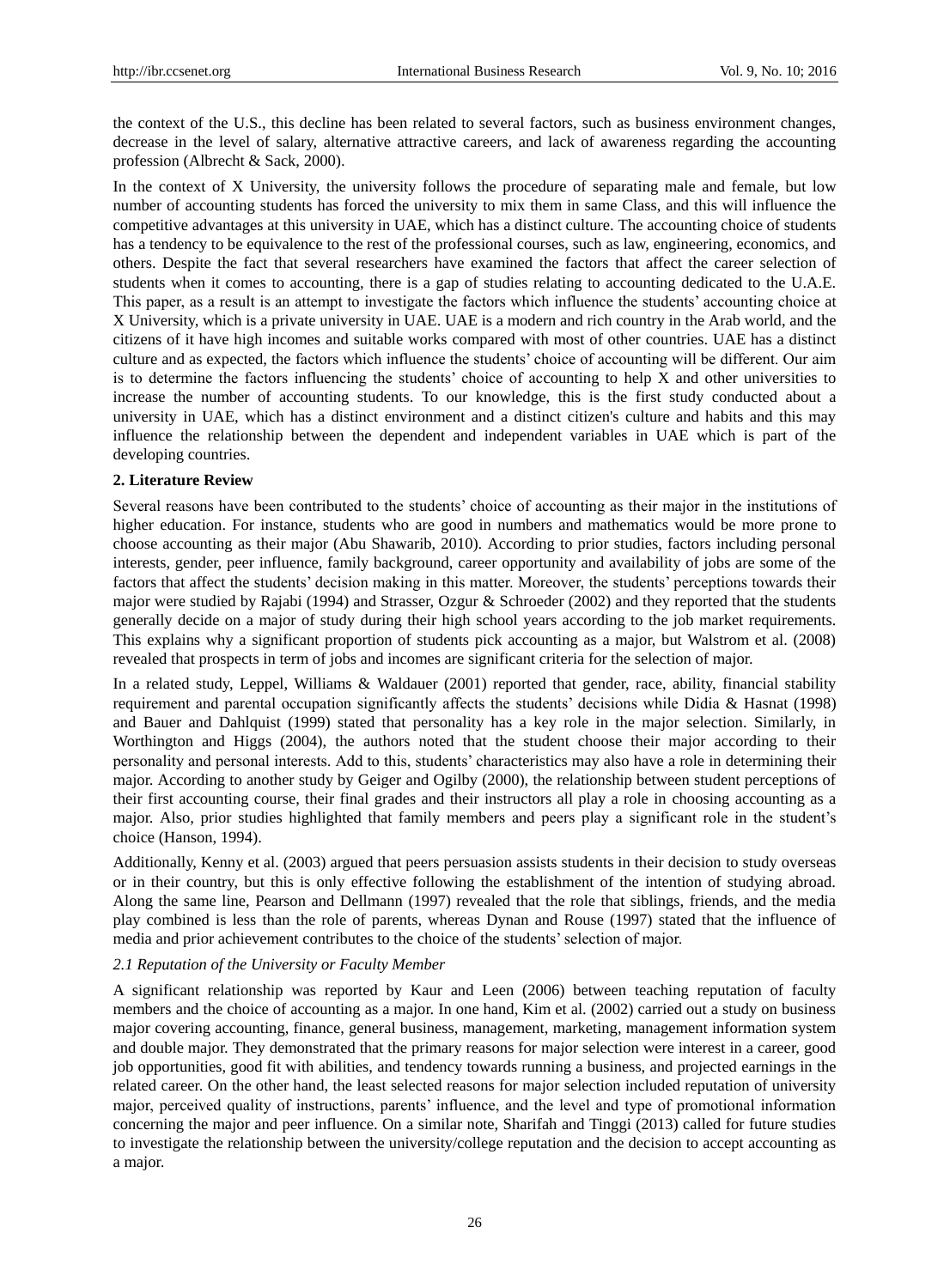## *2.2 Personal Interests*

There are number of researches revealed that student's interest in the topic considers one of the significant factors which influencetheir main choices. On one hand, (Lewis & Norris, 1997) and (Dynan & Rouse, 1997) defined how important interests and prospects as factors of determining the students' choice of economic as a major. On the other hand, (Easterlin, 1995) stresses that preference represent the main factor in the normal transformation of students to business or management courses. Fortin and Amernic in 1994 arrived to the result that both of interest and subject skills consider as an incentives for students to select the major of accounting. Add to that, thegenetic values such as solving logical and powerful problems and freedom to act are main aspects in influencing the students when selecting a major. Number of other studies, conclude that personality has a main role in the selection of major, and as an example on that (Taylor & Lawrence, 2000) discovered that students who own the senses, thoughts, and judgments on the different kinds of personality, were more prone to choose or select accounting as their major of study. In the same time, (Geiger & Ogilby, 2000) revealed that students decide on specializing in accounting through their very first accounting course. Their purpose will be performance, special instructors, and no changes in their prospective after that first course.

## *2.3 Job Prospective*

There were studies in literature that exposed about students' choices for business as a major to be affected by the prestige, the job development, and the high earnings (Markham & Kim, 2002. They also declared that Job opportunities represent an important factor at influencing the students in choosing the accounting major (Ramadan, 1989), (Strasser et al., 2002) & (Odia and Ogied, 2013). Add to this, (Galotti & Kozberg, 1987) examine five factors which own the potential to influence the students in choosing the major, and those are: requirement policies to enter into the study of the major, job opportunities, college or university reputation, previous academic experiences, and courses' characteristics. According to some previous researchers, the job opportunities or the job perspectives consider the most significant factor to influence students' major selection.

## *2.4 Influences of Family Members and Peers*

There is another identified important factor that affects students' achievement, their future study, and major choice which is parental or family members influence, particularly in the context of Arab countries. But studies conducted in this field, showed inconsistent results. Several studies with the exception of Cohen and Hanno (1993), found that parents, counselors, and friends' influences does not generally affect the students' decision. Also, Sharifah and Tinggi (2013) revealed that parents' influence did not affect the students' decision. In contrast, other studies revealed that family members and friends, and college or university professors influence the choice of accounting as a major. For instance, Mazzarol and Soutar (2002) reached the conclusion that family members, peers, and advisors (teachers, agents, and seniors) may have a hand at influencing the choice of the major selected by students. In contrast also, Pimpa in the study of (2007), he found that while parents do influence the choice of business major, those who choose accounting as their majors were not influenced. Additionally, students' major choices can also be influenced by the occupation held by their parents.

## *2.5 Mass Media*

The importance of media has been examined due to the studies which revealed inconsistent findings. Even though Sharifah and Tinggi (2013) showed insignificant differences between the students' choice of major and other factors (past achievements, personal interest, family members, peers, and media, Macionis (2000) covered the mass media factor as a significant factor that influence students' choice of major and found that aside from family influence, mass media influence such choice. In the same time, Pearson and Dellmann (1997) investigated the impact of several factors, such as parents, relatives, peers, teachers, and media on students' major selection, and revealed that mass media positively impact such selection. In addition to that, Linda (2006) demonstrated that media impacts the students' major selection and declared that media like, internet, advertisement, television, and others influence the students' behavior whenever the students often browse through the media to acquire about information concerning universities or colleges, courses that offered, and available fields of studyprior to selecting a major of any kind.

## **3. Hypothesis Development**

The primary objectives of this study to examine the factors which influence students' choice of accounting major at X University. The following sections focus on the main hypothesis related to the important objective regarding the study factors, which are reputation of the university or college, personal interests, job prospect, family members and peers, and media, and their influence on the students' choice of accounting as a major. The hypotheses in this study are as follow: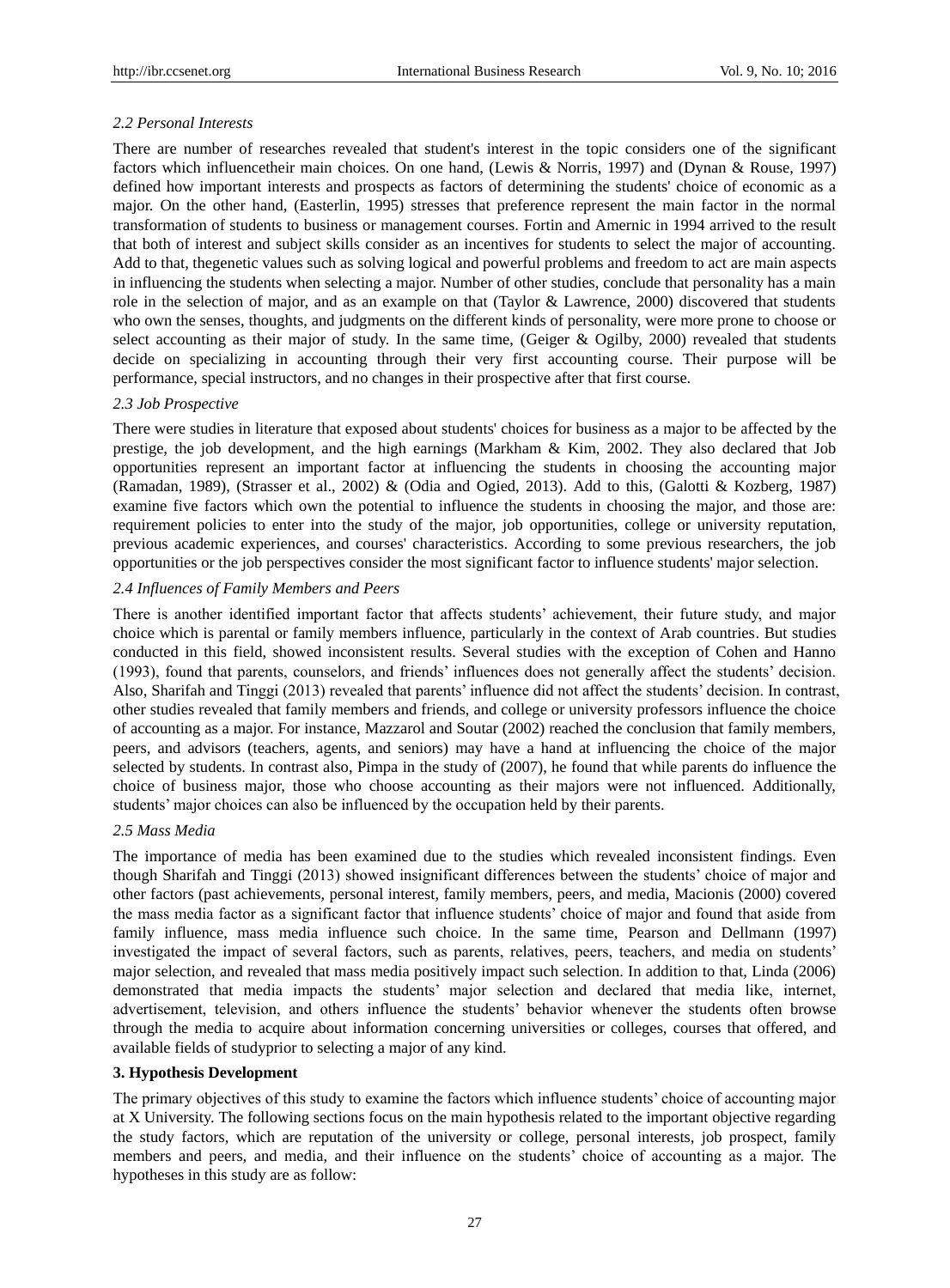# *Hypothesis 1:*

H01: Reputation of the university or college does not have a significant impact on student's choice of accounting major.

Ha1: Reputation of the university or college has a significant impact on student's choice of accounting major.

# *Hypothesis 2:*

H02: Personal interests do not have a significant impact on student's choice of accounting major.

Ha2: Personal interests have a significant impact on student's choice of accounting major.

# *Hypothesis 3:*

 $H0<sub>3</sub>$ : Job prospect does not have a significant impact on student's choice of accounting major.

Ha<sub>3</sub>: Job prospect has a significant impact on student's choice of accounting major.

# *Hypothesis 4:*

H04: Family members and peers do not have a significant impact on student's choice of accounting major.

Ha4: Family members and peers have a significant impact on student's choice of accounting major.

# *Hypothesis 5:*

H0<sub>5</sub>: Media does not have a significant impact on student's choice of accounting major.

Ha<sub>5</sub>: Media has a significant impact on student's choice of accounting major.



## Figure 1.Research model

## **4. Methodology**

Questionnaire was used in the current study to determine the factors, which influence students' choice of accounting as a major, specifically at X university, and 93 copies were distributed to target respondents, who are the accounting students at X university. However, 86 questionnaires were returned and authenticated representing a response rate of 92%. The goal of this questionnaire is examining the factors which influence the students' choice of accounting as a major at X university. The questionnaire which distributed in this study consists of two parts: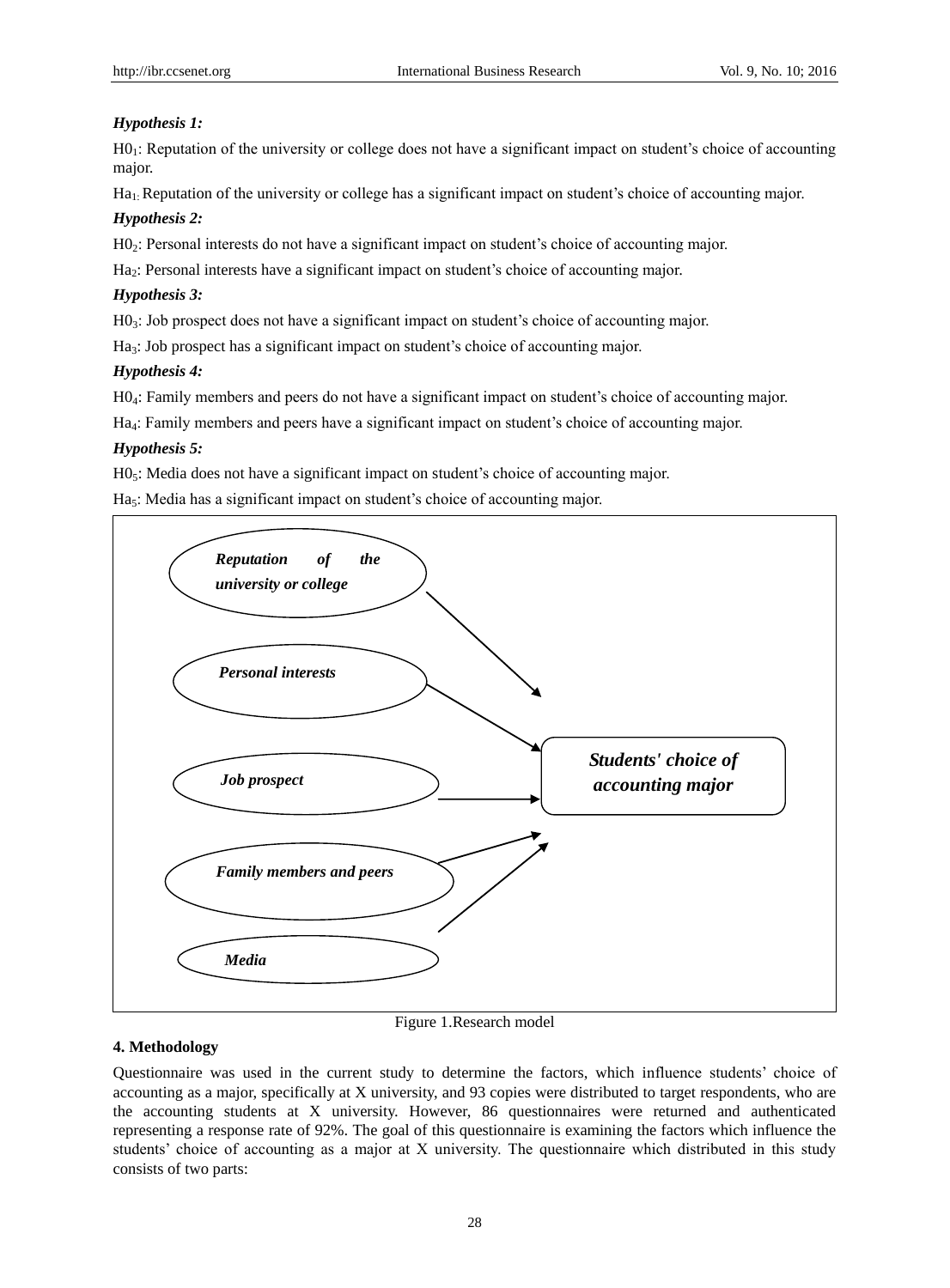*Part 1 – Demographic Profile:* to obtain some information regarding respondent's background, gender, age, parents academic qualification, and tuition fees financing.

*Part 2 – Factors Influencing Choice of Accounting as a Major:* These factors are tested by regression analysis, and the process took place from  $15<sup>th</sup>$  October to  $2<sup>nd</sup>$  December 2014.

#### **5. Data Analysis**

For data analysis, descriptive statistic, Cronbach alpha, Pearson correlation test, and multiple regression analysis were used. The output from the above analyses were tested and confirmed for their reliability and consistency.

In this study the researcher used Cronbach alpha to measure internal consistency. Sekaran (2003) said that Cronbach alpha has some advantages. Firstly, Cronbach's alpha explains how much the correlation is probable between the items used and all other probable items that are measuring the same variable. Secondly, it measures the squared correlation between the score that is given in a particular scale and the score of all probable items, which would have been given in any questionnaire in the world. Since alpha can be considered a coefficient correlation, the Cronbach  $\alpha$  is coefficient for each key variable used in the statistical analysis and Alpha showed more than 70%. We can say that they have considerable reliability because the values exceed conventional levels of acceptability (Sekaran, 2003). Descriptive statistic used in this study to measure the demographic variables, and multiple regression analysis were used to test the relationship between the dependent variable (the students' choice of accounting as a major) and the independent variables (reputation of the university or college, personal interests, job prospect, family members and peers, and media).

#### **6. Results of the Analysis**

#### *6.1 The Demographics of the Study Sample*

The results of the analysis on demographic variables are presented here**:** 

#### *A) Students Gender:*

Respondents were asked to determine their gender. Table 1 shows that a total of 47 (54.7%) of respondents gender were males students, while 39 of them (45.3%) are female.

#### Table 1. Respondents Gender

| <b>Students Gender</b> |    |      |      | <b>Example 1</b> Frequency percent Valid percent Cumulative percent |
|------------------------|----|------|------|---------------------------------------------------------------------|
| Male                   |    | 54.7 | 54.7 | 54.7                                                                |
| Female                 | 39 | 45.3 | 45.3 | 100                                                                 |
| Total                  | 86 | 100  | 100  |                                                                     |

#### *B) Students Age:*

Respondents were asked to indicate their age group or category. Table 2 reveals that majority of 10 (11.9%) of respondents belong to the age group of (18 to 19) years old, with the least agegroup being (20-21) at (8.1%). The rest of the results are shown in table 2 below:

## Table 2. Students Age

| <b>Students Age</b> |    |      |      | Frequency percent Valid percent Cumulative percent |
|---------------------|----|------|------|----------------------------------------------------|
| 18-19               | 10 | 11.6 | 11.6 | 11.6                                               |
| $20 - 21$           |    | 8.1  | 8.1  | 19.8                                               |
| $22 - 23$           | 55 | 64   | 64   | 83.7                                               |
| 24 and above        | 14 | 16.3 | 16.3 | 100                                                |
| Total               | 86 | 100  | 100  |                                                    |

*C) Parents Academic Qualification:*

Respondents were asked to state their fathers or mothers highest academic qualifications or education. Majority of the respondents answers in relation to their parents qualifications were equal to 52(60.5 %) who have master degree or higher, while 14 (16.3%) of respondent's parents are secondary school or Lower.The rest of the results are shown in table 3 below:

Table 3. Parents Academic Qualification

| <b>Parents Academic Qualification</b> | Frequency | percent | Valid percent | <b>Cumulative percent</b> |
|---------------------------------------|-----------|---------|---------------|---------------------------|
| Secondary School or Lower             | 14        | 16.3    | 16.3          | 16.3                      |
| Diploma or BSC                        | 20        | 23.3    | 23.3          | 39.5                      |
| Master or Higher                      |           | 60.5    | 60.5          | 44.2                      |
| Total                                 | 86        | 100     | 100           | 100                       |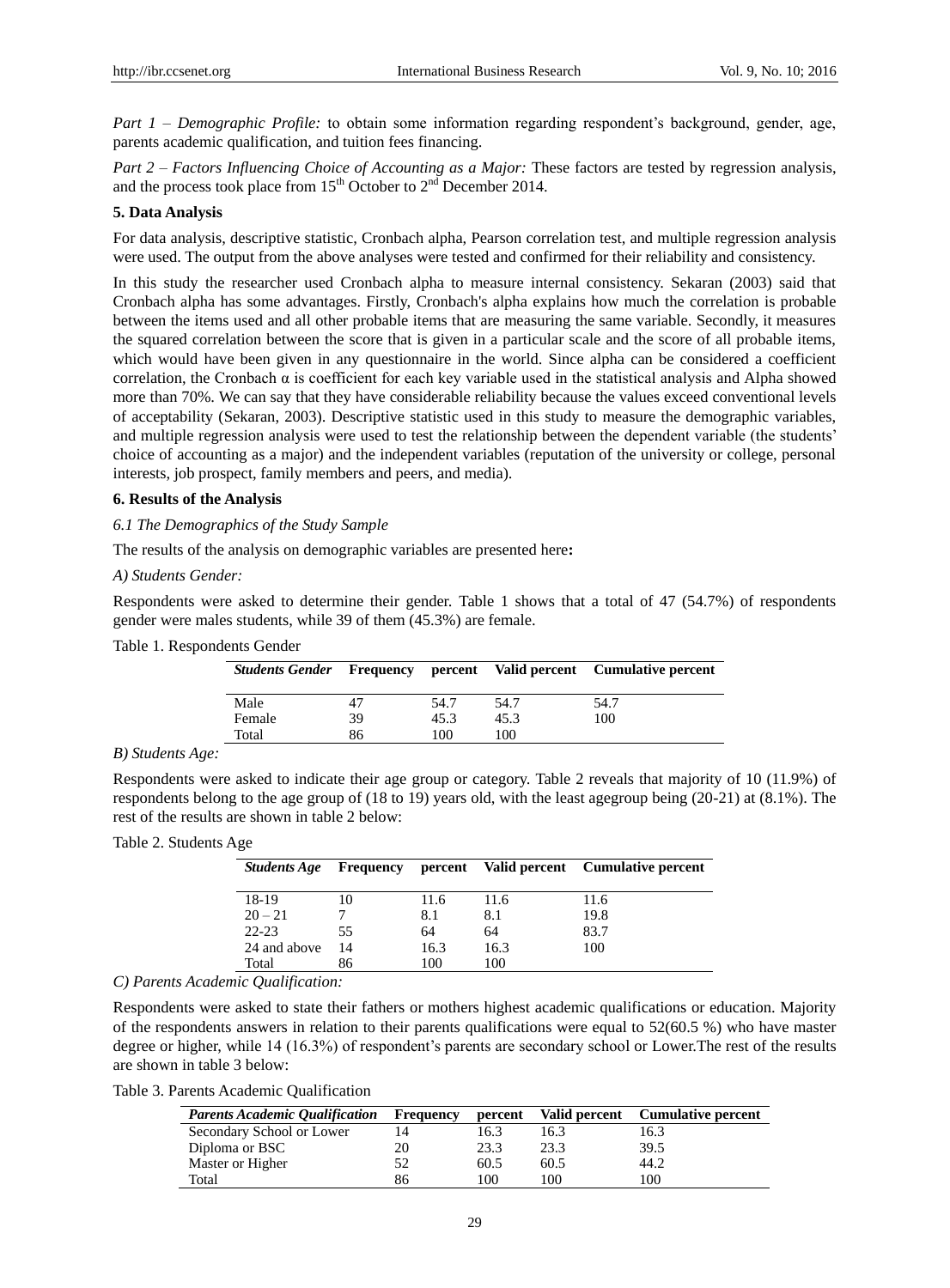## *D) Financing for tuition fees*:

Respondents indicated various sources of funding for their education. Majority of the respondents are financed through self financing 55 at (64%) and parent with the lowest financing of 5 at (5.8%). The results are shown in table 4 below:

| Table 4. Financing for Tuition Fees |  |  |  |  |  |
|-------------------------------------|--|--|--|--|--|
|-------------------------------------|--|--|--|--|--|

| Financing for tuition fees in the university Frequency percent Valid percent Cumulative percent |    |      |      |      |  |
|-------------------------------------------------------------------------------------------------|----|------|------|------|--|
| Parent(s)                                                                                       |    | 5.8  | 5.8  | 5.8  |  |
| Loan                                                                                            | 8  | 9.3  | 9.3  | 15.1 |  |
| scholarship                                                                                     | 18 | 20.9 | 20.9 | 36   |  |
| Self Financing or others                                                                        | 55 | 64   | 64   | 43.1 |  |
| Total                                                                                           | 86 | 100  | 100  | 100  |  |

#### *6.2 Factors Analysis*

The developed hypotheses were analyzed with the help of regression analysis to see how strong is the relationship between the dependent variable (the students' choice of accounting as a major) and the independent variables (reputation of the university or college, personal interests, job prospect, family members and peers, and media). The results are shown in table 5 below:

Table 5.Regression Data Analysis

| <b>Independent variables</b>        | Beta  |       | Sig.  | R     | <b>R</b> Square | F      | Sig.  |
|-------------------------------------|-------|-------|-------|-------|-----------------|--------|-------|
| <b>Reputation of the university</b> | 0.004 | 0.037 | 0.971 |       |                 | 13.031 | 0.000 |
| <b>Personal interests</b>           | 0.176 | 1.427 | 0.157 |       |                 |        |       |
| <b>Job</b> prospect                 | 0.025 | 0.221 | 0.826 | 0.670 | 0.440           |        |       |
| <b>Family members and peers</b>     | 0.455 | 3.844 | 0.000 |       |                 |        |       |
| Media                               | 0.128 | 1.132 | 0.261 |       |                 |        |       |

The following points are based on the above analysis:

- 1. There is no significant relationship between the reputation of the university and student's choice of accounting as a major, where the values of (Beta, T) reached (0.004, 0.037), and Sig. (0.971). Therefore the first hypothesis is rejected.
- 2. There is no significant relationship between personal interests and student's choice of accounting as a major, where the values of (Beta, T) reached (0.176, 1.427), and Sig. (.157) indicating that the second hypothesis is rejected.
- 3. There is no significant relationship between job prospect and student's choice of accounting as a major, where the values of (Beta, T) reached (0.025, 0.221), and Sig. (0.826), which shows that the third hypothesis is rejected.
- 4. There is a significant relationship between family members and peers, and student's choice of accounting as a major. The values of (Beta, T) reached (0.455, 3.844), but Sig. (.0.00) and thus the fourth hypothesis is not accepted.
- 5. There is no significant relationship between media and student's choice of accounting as a major. The values of (Beta, T) reached (0.128, 1.132), and Sig. (0.261), indicating that the fifth hypothesis is rejected.

# **7. Conclusion**

This study developed and distributed questionnaires to find out whether there is a positive relationship between the independent variables (Reputation of the university or college, personal interests, job prospect, family members and peers, and media), and the dependent variable (student's choice of accounting as a major). However, data analysis shows a significant relationship between family members and peers and student's choice of accounting as a major. These finding were consistent with several previous studies, such as Mazzarol and Soutar (2002) who said that family members and peers, may have an influence in the students' choice of the major. Pimpa (2007) also suggested that parents do affect students' choice of accounting as a major. But other previous studies, such as (Cohen & Hanno; 1993), and (Sharifah & Tinggi; 2013) found the influence of parents to be generally insignificant for the choice.Data analysis alsoshowed no significant relationship between the following independent variables (reputation of the university or college, personal interests, job prospect, and media), and the dependent variable (student's choice of accounting as a major). These finding is consistent or in conflict with previous studies (see the literature review section in this paper).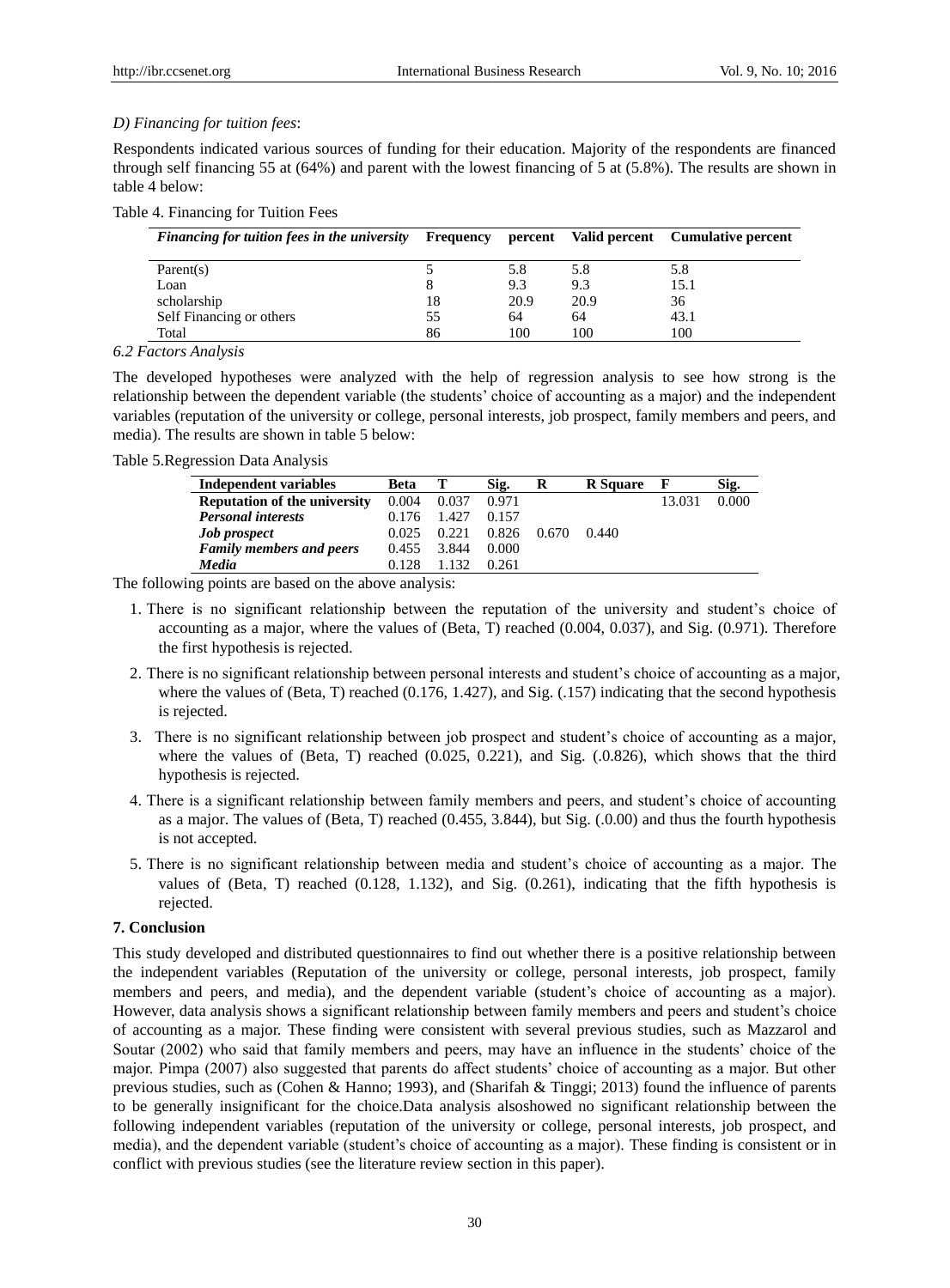This research contributed to literature by identifying the relationship between the independent variables (reputation of the university or college, personal interests, job prospect, family members and peers, and media) and the dependent variable (student's choice of accounting as a major). These results give valuable information to university management to know how they can influence families to increase the number of students at X university, and especially, accounting students. This research also tested a new variable, which is reputation of the university or college – a variable that is expected to influence students' choices.

## **8. Recommendations and Suggestions for Future Research**

Many opportunities have been discover for future work, but the followings consider the most applicable; first, this study concentrated on a single university, and so this may influence others and give them the possibilities to generalize on the findings. In this regard, a more intensifying set of studies is called for to attain more information regarding students' choices for the major of study in other universities in U. A. E, Middle East, and other countries. Second, a comprehensive review of literature reveals that studies committed to examining the effect for reputation of the university on the students' accounting choice as a major is few. Thus, future studies can try to provide more insight into the relationship between the two variables. The study variables were not selected as comprehensive factors in order to influence the students' choice of accounting as a major, but rather as examples of factors which have been proven to influence the same. Future studies can capitalize on the samples, works, and findings of this study by examining other factors related to religion and culture, and many others.

#### **References**

- Abu, S. S. (2010). The factors that affect the students' decisions to choose accounting as a major field of study. *Islamic University Journal, 18*(1), 689-716.
- Albrecht, W. S., & Sack, R. J. (2000). Accounting education: Charting the course through a perilous future. *Accounting Education Series, 16,* Sarasota Florida: American Accounting Association.
- Bauer, R. J., & Dahlquist, J. R. (1999). Recognizing and Eliminating Gender Bias in Finance Education. *Financial Practice and Education, 9*(1).
- Cohen, J., & Hanno, D. M. (1993). An analysis of the underlying constructs affecting the choice of accounting as a major. *Issues in Accounting Education, 8*(2), 219-238.
- Didia, D., & Hasnat, B. (1998). The Determinants of Performance in the University Introductory Finance Course. *Financial Practice and Education, 8*(1), 102-107.
- Dynan, K. E., & Rouse, C. E. (1997). The Under Representation of Women in Economics: A Study of Undergraduate Students. *Journal of Economic Education, 28*(4). <http://dx.doi.org/10.1080/00220489709597939>
- Easterlin, R. A. (1995). Preferences and Prices in Choice of Career: The Switch to Business, 1972-87, *Journal of Economic Behavior and Organization, 27*(1), 1-34. [http://dx.doi.org/10.1016/0167-2681\(95\)00002-A](http://dx.doi.org/10.1016/0167-2681%2895%2900002-A)
- Feller, J., Patrick, F., & Brian, F. (2008). From Peer Production to Productization: A Study of Socially Enabled Business Exchanges in Open Source Service Networks. *Information Systems Research, 19*, 475-493. <http://dx.doi.org/10.1287/isre.1080.0207>
- Fortin, A., & Amernic, J. H. (1994). A descriptive profile of intermediate accounting students. *Contemporary Accounting Research, Special Education Research Issue,* 21-73. <http://dx.doi.org/10.1111/j.1911-3846.1994.tb00420.x>
- Galotti, K. M., & Kozberg, S. F. (1987). Older Adolescents' Thinking about Academic/Vocational and Interpersonal Commitments. *Journal of Youth and Adolescence, 16*(1). <http://dx.doi.org/10.1007/BF02138464>
- Geiger, M. A., & Ogilby, S. M. (2000). The first course in accounting: student's perceptions and their effect on the decision to major in accounting. *Journal of Accounting Education, 18,* 63-78. [http://dx.doi.org/10.1016/S0748-5751\(00\)00011-7](http://dx.doi.org/10.1016/S0748-5751%2800%2900011-7)
- Hanson, S. L. (1994). Lost Talent: Unrealized Educational Aspirations and Expectations among US Youths. *Sociology of Education, 67,* 159-183[. http://dx.doi.org/10.2307/2112789](http://dx.doi.org/10.2307/2112789)
- Hunt, S. C., Falgiani, A. A., & Intrieri, R. C. (2004). The nature and origins of students' perceptions of accountants. *Journal of Education for Business, 79,* 142-148[. http://dx.doi.org/10.3200/JOEB.79.3.142-148](http://dx.doi.org/10.3200/JOEB.79.3.142-148)
- Jackling, B., & Calera, C. (2006). Influences on undergraduate students' intentions to become qualified accountants: evidence from Australia. *Accounting Education: An international Journal*, *15*(4), 419-437*.*